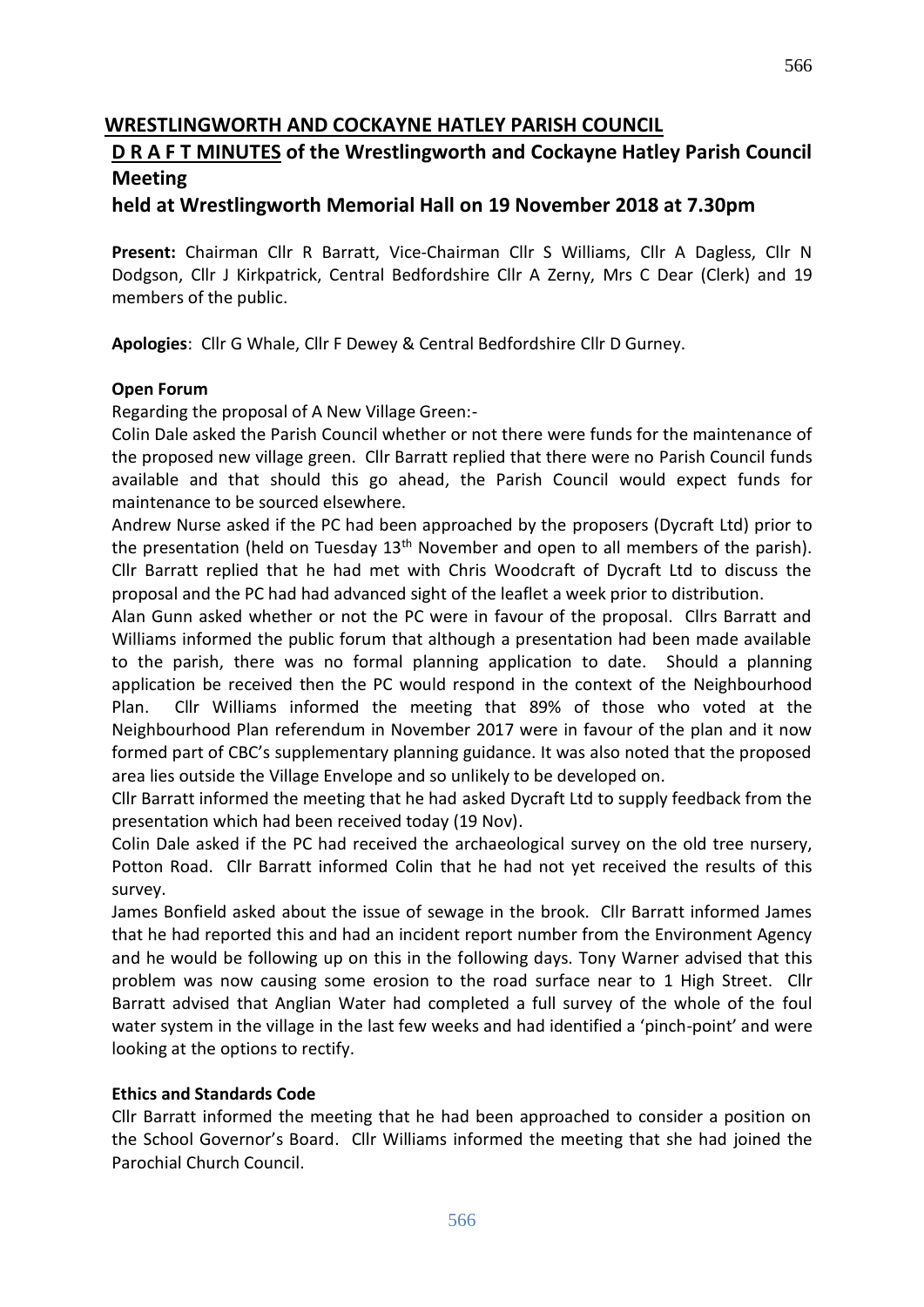#### **Minutes of Previous Meeting**

The minutes of the Parish Council meeting held on 8 October**,** having been previously circulated, were approved and signed by the Chairman.

#### **Matters arising & Chairman's report**

Since our last meeting I have

1) Reported flooding on the High St Wrestlingworth due to blocked drains and arranged emergency clearance.

2) With Cllr Williams, finalised and sent letter to Alistair Burt MP regarding the East West Rail Link.

3) Actioned donation to CamBedRoadRail Group as agreed at last meeting.

4) Discussed concerns over sewerage in the Brook with local resident

5) Met with Chris Woodcraft (Dycraft Ltd) to discuss proposal for Woodcraft's Meadow.

6) Advertised 'New Village Green' event to ensure as many residents as possible made their views known.

7) Followed up with CBC on request to have deer warning signs installed in specific risk areas. Gained agreement that CBC would fund 50% - quoted awaited.

8) Followed up with CBC on delay in replacing missing chevron signs on Potton Rd.

9) Followed up with CBC on RES and obtained project timeline (*further details to be given at agenda item below)*

10) With Cllr Williams, attended Alistair Burt quarterly briefing session (*further details to be given at agenda item below)*

11) Laid wreath at Remembrance service on behalf of parish.

The Clerk added that she had

- Completed a VAT return for  $3^{rd}$  Q 2018
- Chased up the order for the 2 benches for the High Street
- Reported 2 faulty lights to the relevant bodies for repair
- Contacted CBC regarding update on leases on 2 parcels of land in Wrestlingworth
- Informed Mr Burt of agenda item for meeting and attendance of 2 councillors
- Attended meeting with Cllrs Kirkpatrick and Barratt regarding future updating of parish website
- Checked transparency information requirements and documents relating to parish council
- Asked contractor to put grass cutting at cemetery back on schedule

## **Cockayne Hatley Co-Op Land Village Green CIC**

Cllr Dagless gave an update on the Co-Op land at Cockayne Hatley. He reminded the Council that the Co-Op has offered the Parish Council 2 parcels of land in Cockayne Hatley, one in the centre on the southern side and one at the top on the northern side. The top piece of land comprises a wooded area and is used for parking by walkers and as a turning point. The central land is opposite the newly constructed barns and is overgrown grassland but part of it at the top end has a large septic tank buried beneath which is used by the old estate properties at the top of the village. He explained that whilst there is a well-run "committee" that looks after the maintenance of the tank and to which all properties subscribe funds the tank is circa 20 years old and our previous investigation of the title deeds revealed a lack of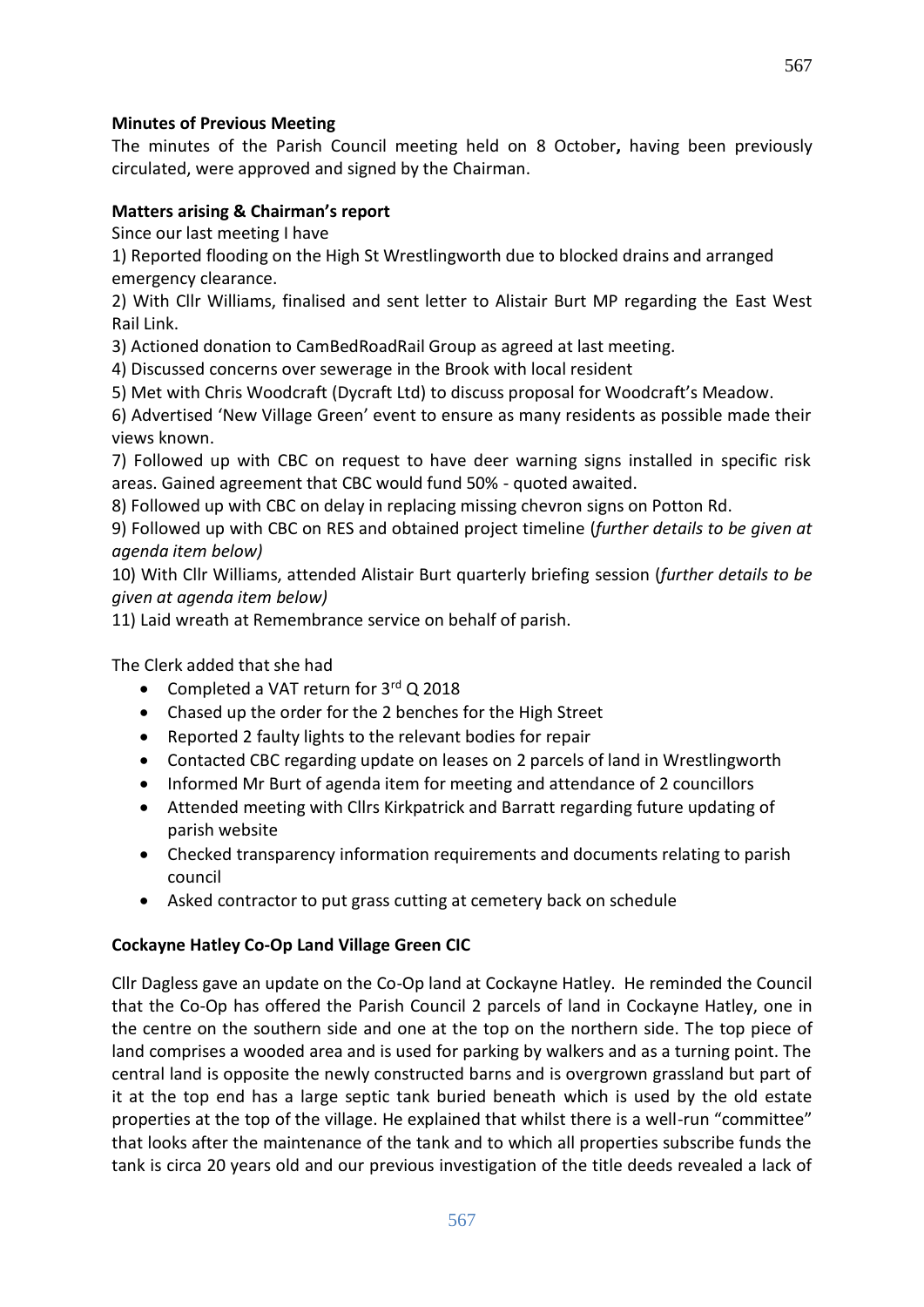consistency as to responsibility to contribute towards the replacement of the tank as opposed to maintenance. As a result two options were considered:

- Going back to the Co-Op and saying we will just take the central area not blighted by the tank and you keep that, or
- Creating a corporate structure to own the land such that, in the extreme, that structure could be ditched by the Council. In this scenario we suggested holding via a  $CIC - a$  Community Interest Company. Essentially the land can only be used for the benefit of the community rather than for financial gain by the directors and shareholders. Whilst financial gain is of no consequence in this case the use of a CIC is a clear indicator to grant making bodies as to the purpose of the company.

The Co-Op have recently said "No" to the first option and added that if we do not go ahead they will just pop the land in an auction. So the Parish Council need to revisit the second option.

Cllr Dagless informed the meeting that the Registrar of Companies helpfully provides a lot of information about CIC's and their formation, including model articles and memorandum of association. Once articles have been drafted they are then submitted for approval.

Prior to the meeting Cllr Dagless had circulated the following:

- Model articles
- Model memorandum of Association
- Notes on CIC

Cllr Dagless added the following comments

- There are a variety of model articles offered depending on the size and type of the organisation. Cllr Dagless has chosen that which he believe is most appropriate and, importantly, the simplest.
- Looking at the model articles anything in red (which includes the "asset lock" which protects the owner of the company stripping out its assets for personal gain) has to stay but the rest can be tailored though Cllr Dagless only suggests the following
	- $\circ$  that we delete 3.5 as Cllr Dagless cannot think of an appropriate body to name – the consequence is that if we ever dissolved the company we would have to agree with the CIC Registrar as to whom the land should be transferred to. Cllr Barratt added that in order to keep our options open, consequently 3.4 should be amended.
	- $\circ$  Clause 5 refers to objects and we have to add details the suggested text of "to acquire and manage land in the village of Cockayne Hatley as open access green spaces for the benefit of the local community" was agreed.
	- $\circ$  It was suggest deleting clause 25 no directors remuneration (expenses can still be claimed)
	- $\circ$  Whilst not intended Clause 27 permits other members if that were ever to be appropriate – all Cllr Dagless can think of here is the potential for a grant body joining in but it is considered unlikely that this would ever be the case, however, in case this was a possibility, it was suggested the clause would be retained.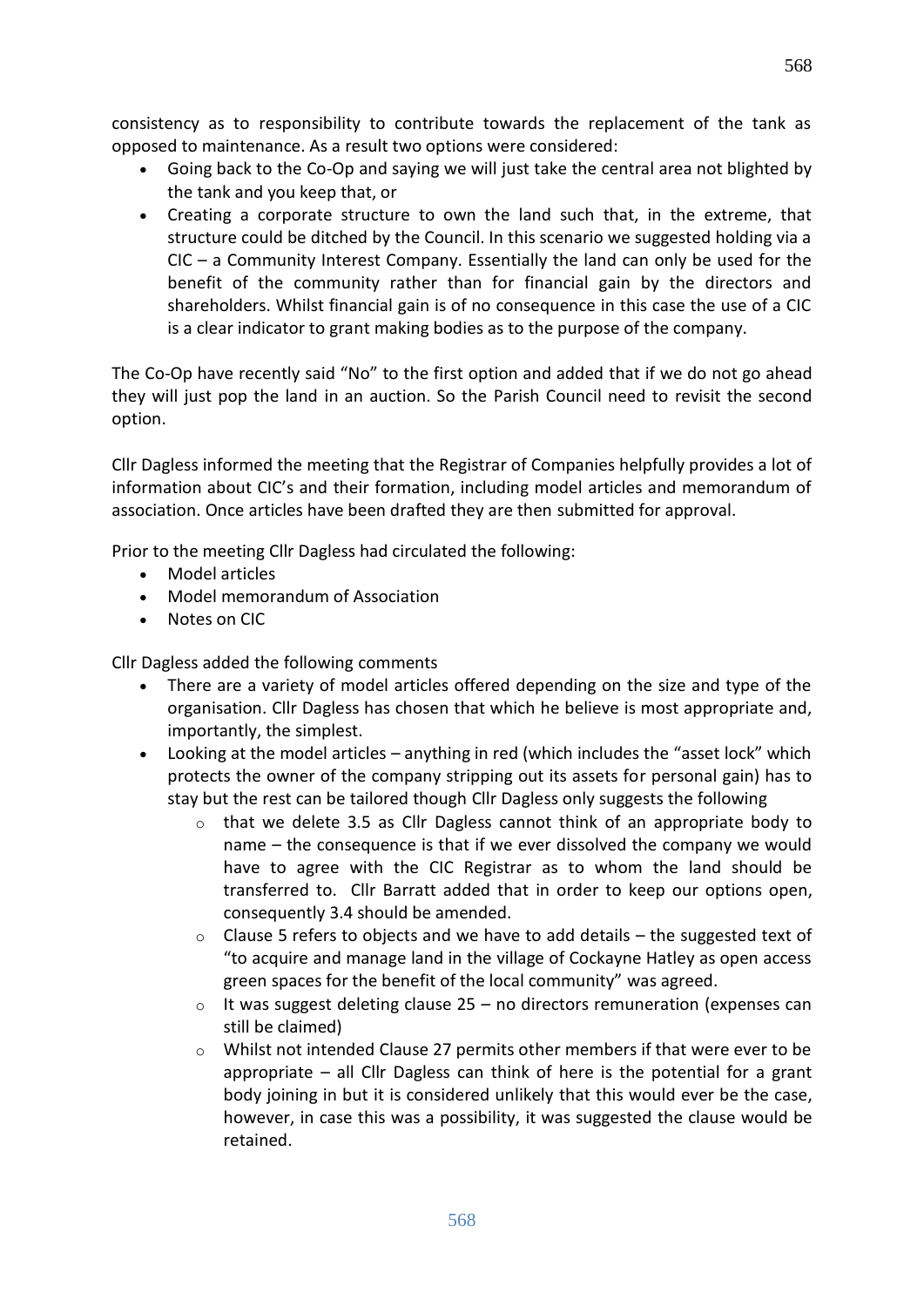- $\circ$  Directors Cllr Dagless suggested that not all the Councillors would want to be involved but perhaps the principle is – The Chairman, Vice Chair and one other with the Clerk as Company Secretary.
- o Name Cockayne Hatley Green Spaces CIC this was agreed by Council.
- Operations we certainly do not want to be preparing accounts (or opening bank accounts) showing grants from the Parish Council and expenditure on grass cutting, maintenance etc. Cllr Dagless proposes that the CIC would simply use its powers to delegate management by way of operational lease to the Parish Council such that it would be a dormant company, just acting as a shield in case there is ever a legal issue. We would need to investigate the type of lease but it is thought that this would not be expensive. Cllr Barratt suggested that a licence could be used rather than a lease – Cllr Dagless said that he would look into this.

The Memorandum would just record the Parish Council (i.e. we would be the owner of the company).

Cllr Dagless added that CBC have expressed an interest in using part of the central land to create a "dry pond" to manage occasional flooding from heavy rainfall. The PC needs to be careful where we consent to that being placed given the septic tank and the desire to use some of the central land for village parking.

Cllr Barratt said that

- Working parties would be organised to clear the area
- Bollards would be installed to deter unwanted parking
- When area cleared PC would arrange for area to be on the grass cutting schedule

The Parish Council approved the CIC set up to be progressed as documented above and thanked Cllr Dagless for all his hard work on this project.

## **Rural Exception Site**

Cllr Barratt informed the meeting that Central Bedfordshire Council has appointed the Design Team – Focus Consultants, who are currently developing a revised Feasibility Proposal, to Central Bedfordshire Council's Brief. The Design Team will make recommendations as to any additional investigations and surveys required going forward and to obtain Planning and Building Regulations Approval. They are expecting the Feasibility Proposal Report on Tuesday the 13<sup>th</sup> November. The Project Board meets monthly, to check and review that the project meets the client's requirements and all tasks are completed according to the Project Programme. CBC intend to submit the Planning application on the 21<sup>st</sup> of December if the Feasibility Proposal report is positive. Tender will commence on 19th February 2019. Start on site will be on 24th April 2019. Completion will be 23<sup>rd</sup> December 2019. Cllr Barratt added that he had reminded CBC that the Parish Council has design rights and that he was meeting with CBC on Tuesday  $20<sup>th</sup>$  November to discuss this and also the land for allotments. The number of houses to be built would be determined by reference to the Housing Needs Survey completed for CBC in early 2018.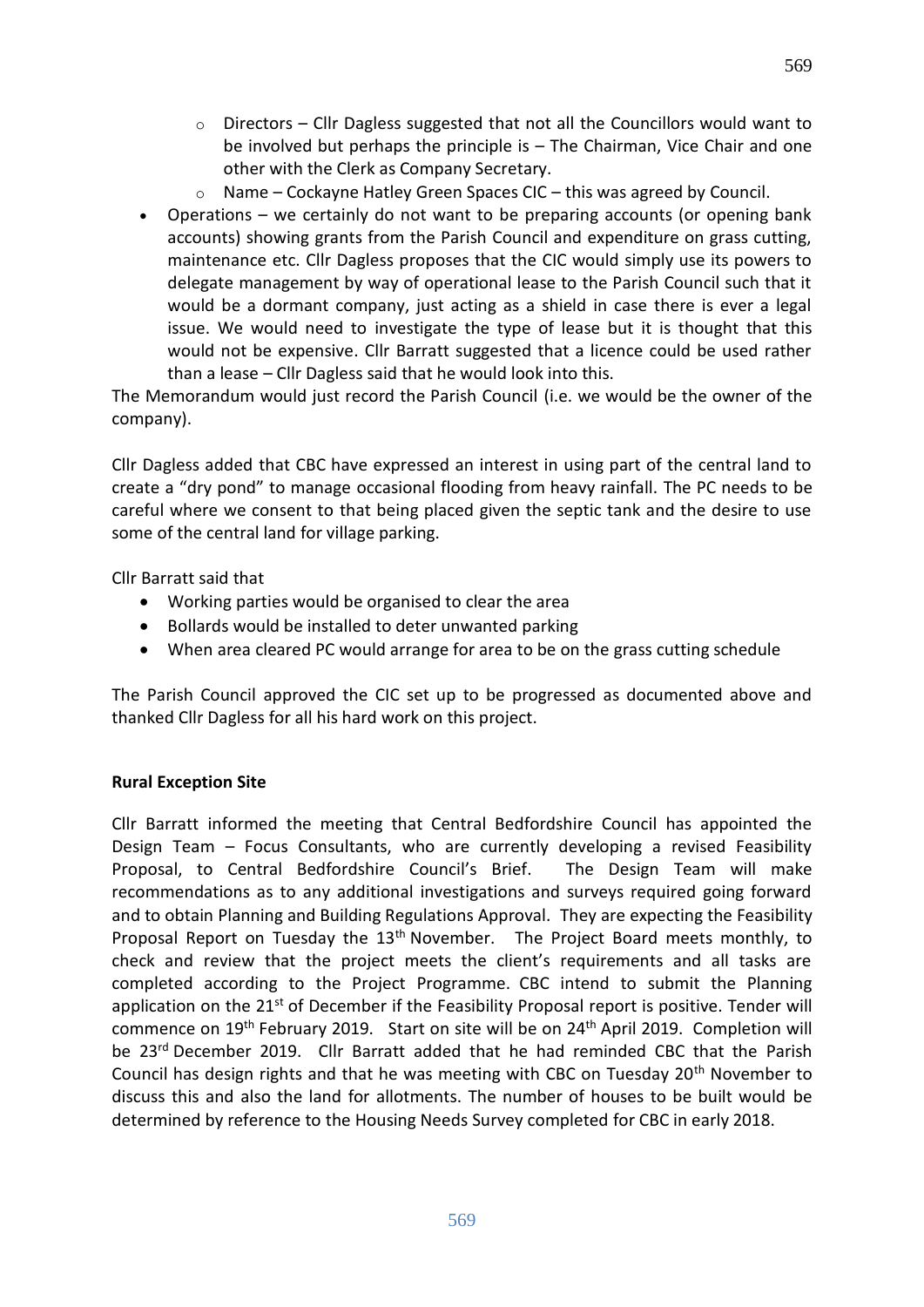#### **Meeting with Rt Hon Alistair Burt MP**

Cllr Barratt informed the meeting that he and Cllr Williams had attended a meeting with Alistair Burt MP and that it was a very informative meeting. The following relevant subjects were discussed amongst others:

Biggleswade station disabled access – application for a grant had been submitted.

Police Services – petty crime is on the increase including farm related crimes. Bedfordshire Police has been granted £4.5 million to help deal with the policing of the city centres. Knife crime amongst school children was also discussed and also metal thefts. Cllr Barratt had noted that Cambridgeshire has a different approach to investigating metal thefts and that Mr Burt had said that he would look into this and raise with Bedfordshire Police.

Planning - Central Bedfordshire Plan is currently under inspection.

Lack of broadband in Cockayne Hatley was raised – Mr Burt said that he would look at organising a future session to include appropriate service providers, along with poor mobile phone coverage which was of particular concern.

East/West rail link – Cllr Barratt informed Mr Burt that the PC was of the opinion that there was no reason to favour the southern route and that the northern route was preferable to support developments. Mr Burt agreed with this and Cllr Barratt added that the National Trust was also against the southern route as this route went through Wimpole Hall grounds.

Expressway route also discussed along with its implications of possibly moving black-cat roundabout, and re-routing of A1M.

Funding cuts to Bedford schools was also discussed.

#### **East/West Rail Link**

Covered above.

#### **Millennium Garden**

Peter Lenk who has been maintaining the Millennium garden for a number of years is moving to Lincolnshire. The Parish Council is therefore now looking for a new volunteer to maintain the garden as well as the small area under the Village sign (near to The Slade). The clerk was asked to write a letter of thanks to Mr Lenk and an advertisement will be put in the next issue of the Village Link for a volunteer. **ACTION CD**

#### **Portfolios**

PLAY AREA – Cllr Kirkpatrick informed the meeting that a site visit was carried out on Thursday 11<sup>th</sup> November, details are:

- 1) Bins were emptied and minor litter picking done
- 2) All equipment visually checked and no damage or other faults apparent
- 3) No further rabbit incursion noted
- 4) Broken table rotated broken seat now next to fence

Outstanding tasks:

1) General repairs to flooring have been approved and funding agreed, but this has yet to be carried out. **ACTION JK**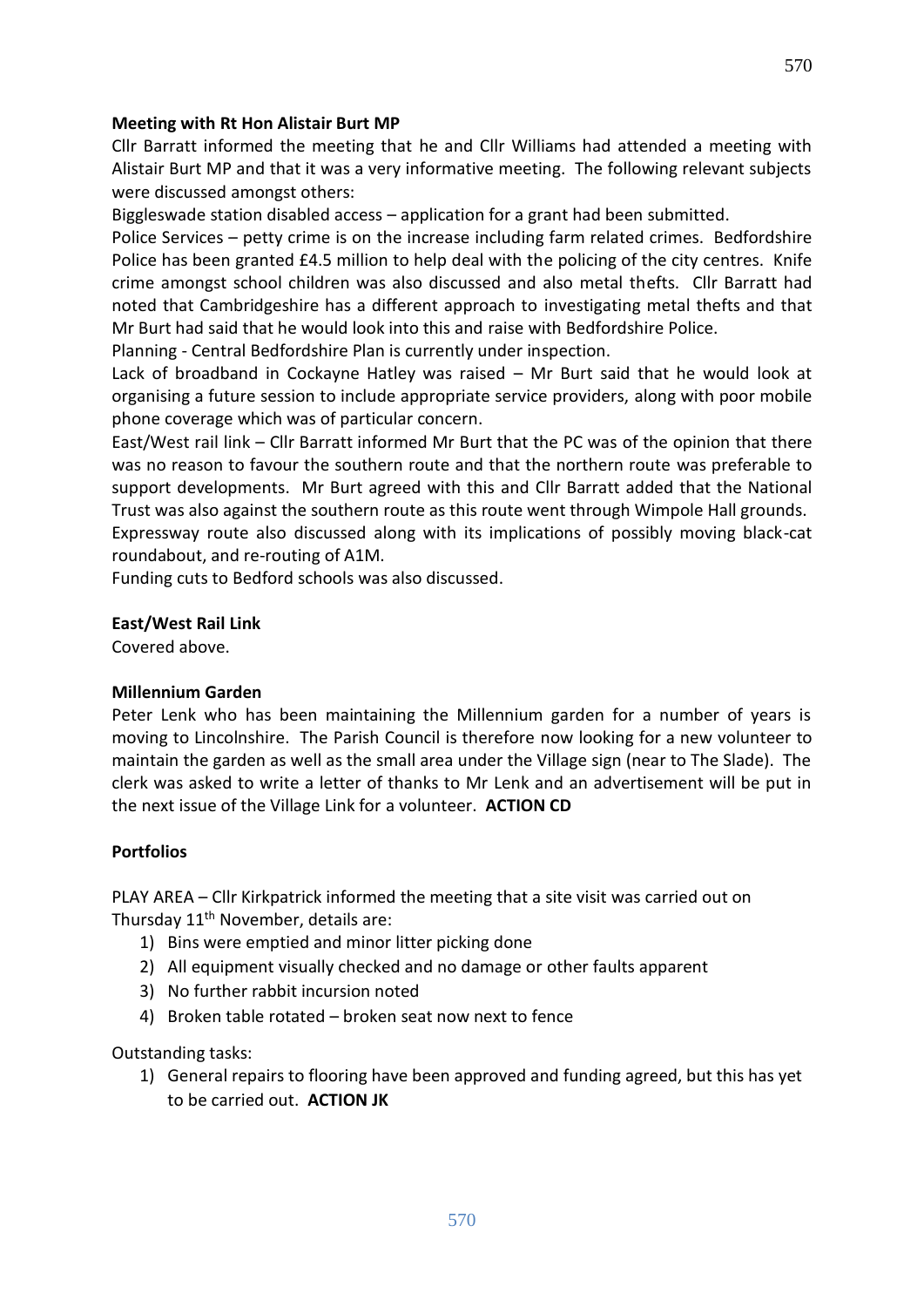HIGHWAYS – Cllr Dodgson updated the Council on:

## **Wrestlingworth B1042 crossroads**

Resurfacing of the crossroads is now complete; the final stage of this project is to install a speed camera.

571

CBC are currently waiting for dates for the connection of a power supply and camera installation, they hope this work will be carried out soon.

#### **Church Lane road sign**

A replacement for the damaged road sign has been ordered.

#### **Speedwatch**

A further Speedwatch exercise was carried out in November. Many thanks to all the volunteers who keep this project going, in particular to Ken Ellis for coordinating the group.

It was noted that the 'Wrestlingworth' sign on Hatley road disappeared some years ago and has not been replaced. Cllr Barratt also advised that the High Street sign at the crossroads was missing. Cllr Dodgson to look into these. **ACTION ND**

WEBSITE – Cllr Kirkpatrick informed the Council that he had a meeting regarding future updating of the website with Cllr Barratt and Catherine Dear.

PHONE MAST – Cllr Whale not present to give an update. Regarding the broadband issue for Cockayne Hatley, Cllr Dagless said that recent emails between residents in the village suggested that there was little appetite to consider Voneus to provide superfast broadband with the current preference being to wait for BT/Openreach to fulfil their obligation.

#### **Planning**

The current Planning applications were discussed. (**Appendix C)**

#### **Finance**

Councillors approved the payment of invoices **(Appendix A**).

The Financial statement **(Appendix B)** was discussed along with the budget for 2019/20. The budget figures were discussed and they will be confirmed at PC meeting in January along with precept request. Clerk asked to enquire with E-on as to metered supplies rather than unmetered. **ACTION CD**

**Correspondence –** Emails distributed between meetings include Karen Nurse's email regarding guidance from the Church of England on the death of the Queen and the day of proclamation which states that the PCC has sourced a book of condolences which will be placed in the church. The church will be manned during the days following her death and the book will be for the whole village not just the congregation.

**Any Other Business –** Meeting with Clerk, Chairman and Mr Reeves regarding grass cutting contract to be arranged before the end of the year. **ACTION RB.** 

The meeting closed at 9.05pm

**Date of Next Meeting** – Monday 14<sup>th</sup> January 2019 at 7.30pm.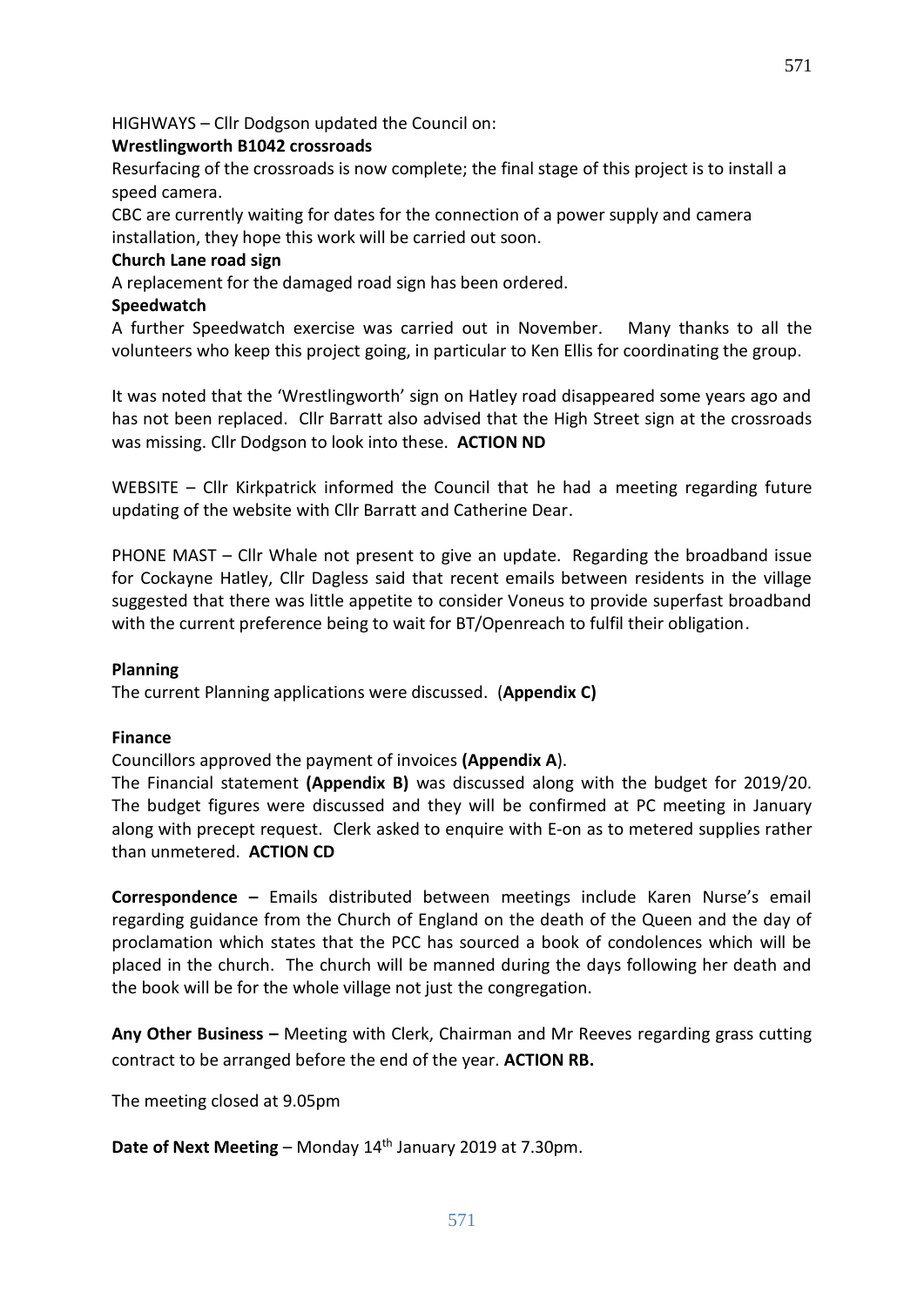# **Financial Report – November 2018**

The following accounts are to be paid and I need to request the council's endorsement.

| Oct & Nov  | E-on Electricity supply D/Debit                               |        | 332.68 |
|------------|---------------------------------------------------------------|--------|--------|
| Oct & Nov  | Clerk's Salary D/Debit                                        |        | 806.26 |
| Nov        | Clerk's expenses (Telephone, Internet, Stamps,<br>stationery) |        | 15.58  |
| Oct & Nov  | SAGE - accounting software D/Debit                            |        | 36.00  |
| Oct        | <b>Memorial Hall Hire</b>                                     |        | 16.00  |
| Oct        | <b>Parish Council Websites</b>                                |        | 579.00 |
| Oct        | D J Granger - grounds maintenance                             |        | 759.41 |
| Oct        | Terry Seymour - Parish Lights Maintenance                     |        | 64.50  |
| <b>Nov</b> | Royal British Legion - cheque destroyed                       |        | 25.00  |
| Nov        | St Peter's Church - Memorial Day Wreath                       |        | 19.00  |
| Nov        | Society of Local Council Clerks membership                    |        | 100.00 |
| Nov        | HM Revenue and Customs - VAT refund (1.08.18 -<br>30.10.18)   | 683.02 |        |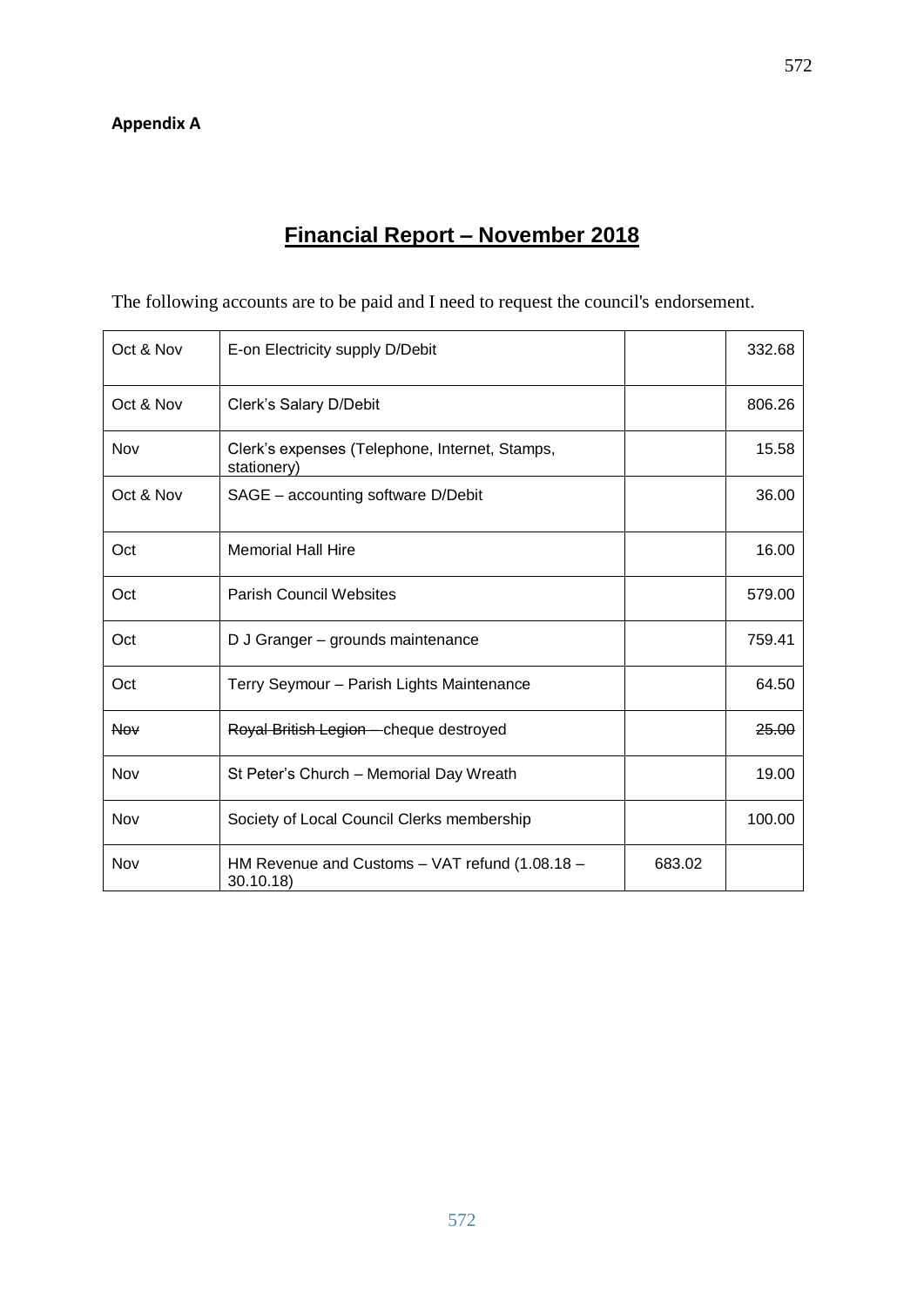## **Appendix B**

# **WRESTLINGWORTH & COCKAYNE HATLEY PARISH COUNCIL**

# **FINANCIAL STATEMENT AT 31 October 2018**

|                                   |                        | Year to 31 March 19 |  |
|-----------------------------------|------------------------|---------------------|--|
|                                   | <b>Actual</b>          | <b>Budget</b>       |  |
|                                   | Period to 31<br>Oct 18 | for year            |  |
| <b>Income</b>                     |                        |                     |  |
|                                   |                        |                     |  |
| Precept                           | 20,984.00              | 20,984.00           |  |
| Interest                          | 11.74                  | 15.00               |  |
| CH land grant                     | 258.78                 |                     |  |
| <b>Grass Cutting Contribution</b> |                        | 380.00              |  |
| VAT refund to March 18            | 275.92                 |                     |  |
| Tree cutting contribution         |                        |                     |  |
| <b>Total Income</b>               | 21,530.44              | 21,379.00           |  |
|                                   |                        |                     |  |
| <b>Operational Expenses</b>       |                        |                     |  |
| Accountants fees & Sage           | 205.00                 | 500.00              |  |
| <b>Affiliation Fees</b>           | 208.00                 | 300.00              |  |
| <b>Amenity Field lease</b>        |                        | 120.00              |  |
| <b>British Legion</b>             |                        | 25.00               |  |
| <b>Church Clock Maintenance</b>   |                        | 325.00              |  |
| Churchyard Maintenance            |                        | 1,000.00            |  |
| Clerk's expenses                  | 202.28                 | 350.00              |  |
| Clerk's salary                    | 2,821.91               | 4,692.00            |  |
| <b>Election expenses</b>          |                        | 375.00              |  |
| Electricity - street lighting     | 1,087.21               | 1,800.00            |  |
| Electricity/lighting - maint      | 803.75                 | 400.00              |  |
| <b>General Maintenance</b>        |                        | 500.00              |  |
| Grants (see below)                | 1,050.00               | 1,500.00            |  |
| Normal Grass and Hedge            |                        |                     |  |
| cutting                           | 5,123.41               | 8,000.00            |  |
| Other grounds & tree              |                        |                     |  |
| work                              |                        | 1,000.00            |  |
| Insurance                         | 810.70                 | 850.00              |  |
| <b>Memorial Hall Hire</b>         | 42.00                  | 150.00              |  |
| Millennium Garden                 |                        | 100.00              |  |
| Lousy Bush sign                   |                        |                     |  |
| Cockayne Hatley sign              |                        | 0.00                |  |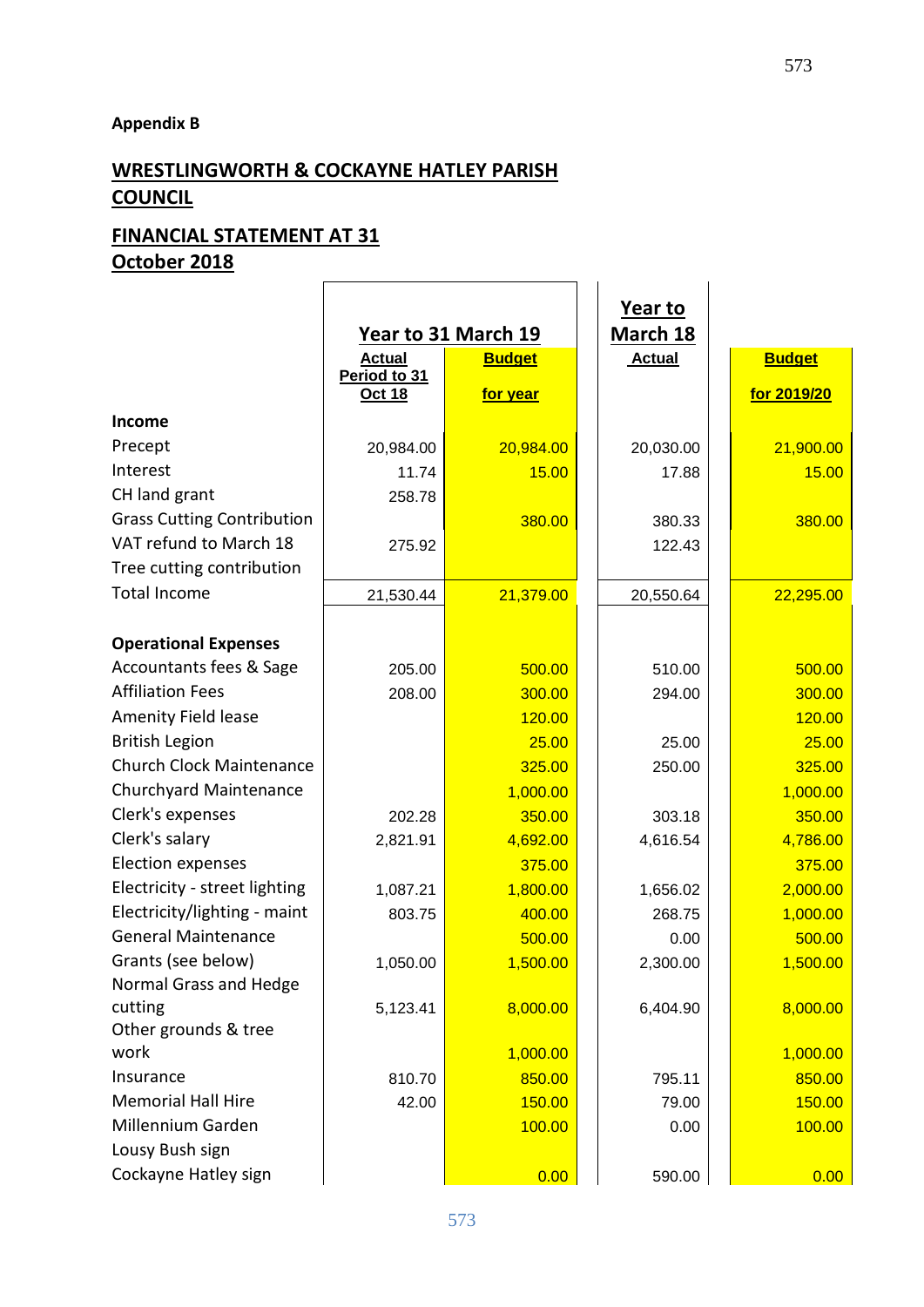| Parish Tidy Up                                                          |                  | 500.00           |  | 235.00    | 500.00       |
|-------------------------------------------------------------------------|------------------|------------------|--|-----------|--------------|
| Playing field Maintenance                                               | 745.50           | 1,000.00         |  | 538.00    | 1,000.00     |
| Playing field lease                                                     |                  | 360.00           |  |           | 360.00       |
| <b>Training expenses</b>                                                |                  | 200.00           |  | 83.00     | 200.00       |
| Web site                                                                |                  | 500.00           |  | 69.90     | 500.00       |
| Vat expensed and not yet                                                |                  |                  |  |           |              |
| recovered                                                               | 683.02           | 0.00             |  | 275.92    | 0.00         |
|                                                                         | 13,782.78        | 24,547.00        |  | 19,294.32 | 25,441.00    |
|                                                                         |                  |                  |  |           |              |
| <b>Operating surplus/deficit</b>                                        | 7,747.66         | $-3,168.00$      |  | 1,256.32  | $-3,146.00$  |
| <b>Projects</b>                                                         |                  |                  |  |           |              |
| Allotment lease and set up                                              |                  | 2,500.00         |  |           | 2,500.00     |
| Speed reduction measures                                                |                  | 10,000.00        |  |           | 10,000.00    |
| Neighbourhood Plan                                                      | 10.00            | 0.00             |  | 76.95     | 0.00         |
| Cockayne Hatley land &                                                  |                  |                  |  |           |              |
| set up                                                                  | 30.00            | 3,000.00         |  | 1,000.00  | 3,000.00     |
| <b>Project Grants received</b>                                          |                  |                  |  |           |              |
| Neighbourhood Plan                                                      |                  | 0.00             |  | 0.00      | 0.00         |
| <b>Net Project costs</b>                                                | 40.00            | 15,500.00        |  | 1,076.95  | 15,500.00    |
|                                                                         |                  |                  |  |           |              |
| <b>Overall surplus/deficit</b>                                          | 7,707.66         | $-18,668.00$     |  | 179.37    | $-18,646.00$ |
| <b>RESERVES</b>                                                         |                  |                  |  |           |              |
| Bank brought forward                                                    | 29,180.75        | 29,180.75        |  |           |              |
| (Deficit)/Surplus for period                                            | 7,707.66         | $-18,668.00$     |  |           |              |
| Bank carried forward                                                    | 36,888.41        | 10,512.75        |  |           |              |
| VAT refund due                                                          | 683.02           |                  |  |           |              |
| Total                                                                   | 37,571.43        |                  |  |           |              |
| <b>GRANTS PAID IN YEAR</b>                                              |                  |                  |  |           |              |
| Youth Club                                                              |                  | 400.00           |  | 800.00    |              |
| Village Link                                                            | 150.00           | 150.00           |  | 150.00    |              |
| Wrestlingworth Memorial Hall                                            |                  |                  |  | 1,000.00  |              |
| St Johns Church                                                         |                  |                  |  |           |              |
| Parish Walking & Wildlife<br>Lower School                               | 150.00<br>500.00 | 150.00<br>500.00 |  | 350.00    |              |
| TBA - (2018 CBRR)                                                       | 250.00           | 300.00           |  |           | 1,500.00     |
|                                                                         | 1,050.00         | 1,500.00         |  | 2,300.00  | 1,500.00     |
| <b>IMPORTANT NOTES</b>                                                  |                  |                  |  |           |              |
| Grass cutting varies according to number of cuts required and amount of |                  |                  |  |           |              |
| hedge cutting<br>1<br>Current account -                                 |                  |                  |  |           |              |
| 31/10/18<br>2                                                           | 1,320.90         |                  |  |           |              |

574

| Deposit account - |           |
|-------------------|-----------|
| 31/10/18          | 35,567.51 |
|                   |           |

**36,888.41** 0.00

3 The £590 spend on the sign at CH was included in original budget for 2018/19. Now adjusted as spent in 2018

574